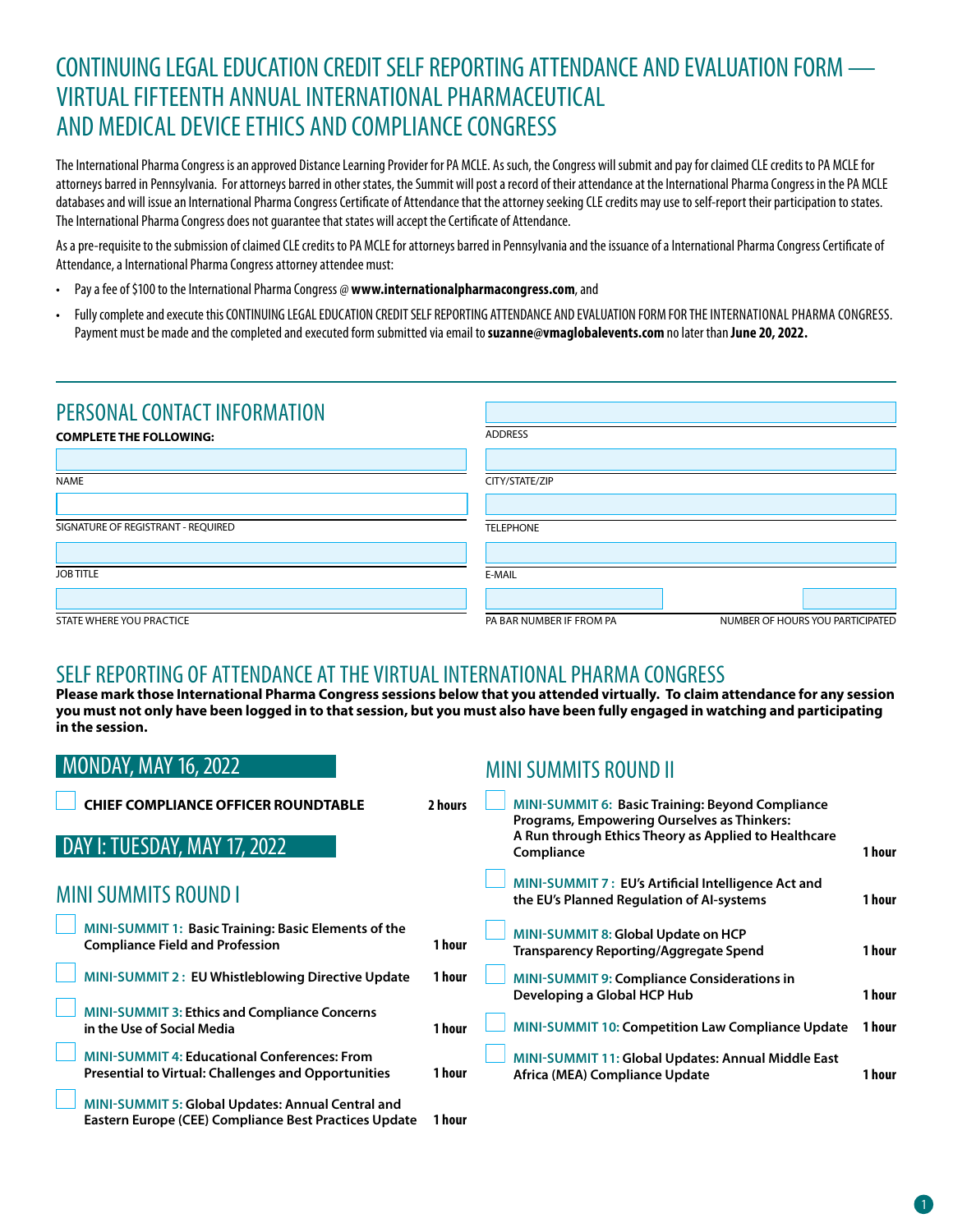# INTERNATIONAL PHARMA CONGRESS DAY I OPENING PLENARY SESSION

| <b>Co-chair Welcome and Introductions</b>                                                           | .5 hour    |
|-----------------------------------------------------------------------------------------------------|------------|
| <b>Keynote Address</b>                                                                              | .5 hour    |
| Al, Data, Online Platforms: Risks and Regulations                                                   | .5 hour    |
| <b>Implications of Russian Sanctions on Pharmaceutical</b><br>and Medical Device Company Operations | .5 hour    |
| <b>Annual Senior Ethics and Compliance Professionals</b><br><b>Best Practices Roundtable</b>        | 1.25 hours |

# DAY II PLENARY SESSION

| <b>Co-chair Welcome and Introductions</b>        | .25 hour |
|--------------------------------------------------|----------|
| Introduction to Environmental, Social,           |          |
| and Governance (ESG) Plenary Session             | .25 hour |
| <b>ESG Strategies for Creating a Sustainable</b> |          |
| <b>Corporate Future</b>                          | .5 hour  |
| World Economic Forum ESG Keynote Address         | .5 hour  |
| <b>ESG Legal and Compliance Risks</b>            |          |
| and Opportunities                                | .3 hour  |
| <b>ESG Roundtable</b>                            |          |

# DAY II: WEDNESDAY, MAY 18, 2022

# MINI SUMMITS ROUND III

| <b>MINI-SUMMIT 12: Recent Trends &amp; Developments</b><br>Driving Multijurisdictional Enforcement in the<br><b>Life Sciences Industry</b> | 1 hour |
|--------------------------------------------------------------------------------------------------------------------------------------------|--------|
| <b>MINI-SUMMIT 13: Enabling Compliance Transformation</b><br>through Technology                                                            | 1 hour |
| <b>MINI-SUMMIT 14: EU Clinical Trial Risks and Fraud</b><br>in the Conduct of Clinical Trials                                              | 1 hour |
| MINI-SUMMIT 15: Compliance Officer Role: Increasing<br>your Impact: Four Key Strategies for Life Sciences<br><b>Compliance Officers</b>    | 1 hour |
| MINI-SUMMIT 16: HCP Engagement: How Compliance<br><b>Drives Business Process Transformation Internally</b>                                 | 1 hour |
| <b>MINI SUMMITS ROUND IV</b>                                                                                                               |        |
| MINI-SUMMIT 17: Basic Training: Necessary Skill Sets<br>for Ethics and Compliance Professionals                                            | 1 hour |
| <b>MINI-SUMMIT 18: Compliance Considerations in</b><br><b>Response to In Vitro Diagnostic Regulation (IVDR)</b>                            | 1 hour |
| MINI-SUMMIT 19: People, Not Just Policies: The Role of<br><b>Human-Centered Ethics and Compliance</b>                                      | 1 hour |
| <b>MINI-SUMMIT 20: Market Value Considerations</b><br>for HCPs and non-HCPs                                                                | 1 hour |
| MINI-SUMMIT 21: Global Updates: Annual Asia Pac<br>(except China) Compliance Updates                                                       | 1 hour |

# DAY III: THURSDAY, MAY 19, 2022

### MINI SUMMITS ROUND V

| MINI-SUMMIT 22: Basic Training: Understanding our<br>Duties and our Rights under Codes of Conduct for Ethics<br>and Compliance Professionals | 1 hour |
|----------------------------------------------------------------------------------------------------------------------------------------------|--------|
| MINI-SUMMIT 23: The Blockchain Revolution &<br>Digital Legal Compliance                                                                      | 1 hour |
| <b>MINI-SUMMIT 24: Pre and Post Ethics and Compliance</b><br><b>Concerns in Mergers &amp; Acquisitions</b>                                   | 1 hour |
| <b>MINI-SUMMIT 25: Digital Responsibility and Digital Ethics:</b><br><b>Making the Difference</b>                                            | 1 hour |
| <b>MINI-SUMMIT 26: Global Updates: Annual China</b><br><b>Compliance Update</b>                                                              |        |

# MINI SUMMITS ROUND VI

| 1 hour | MINI-SUMMIT 27: Basic Training: Being Ethical Is Harder<br>Than You Think: An Interactive Workshop Which Tests your<br><b>Presumption about Ethics and Ethical Decision Making</b> | 1 hour |
|--------|------------------------------------------------------------------------------------------------------------------------------------------------------------------------------------|--------|
| 1 hour | <b>MINI-SUMMIT 28: The Role of Data Analytics in</b><br><b>Ethics and Compliance</b>                                                                                               | 1 hour |
| 1 hour | <b>MINI-SUMMIT 29: Annual Medical Device</b><br><b>Compliance Update</b>                                                                                                           | 1 hour |
| 1 hour | MINI-SUMMIT 30: Building a Compliance Program<br>and Educating Internal Stakeholders to Gain Alignment,<br><b>Support and Ownership</b>                                            | 1 hour |
| 1 hour | MINI-SUMMIT 31: Global Updates:<br>Annual Latin America Compliance Update                                                                                                          | 1 hour |